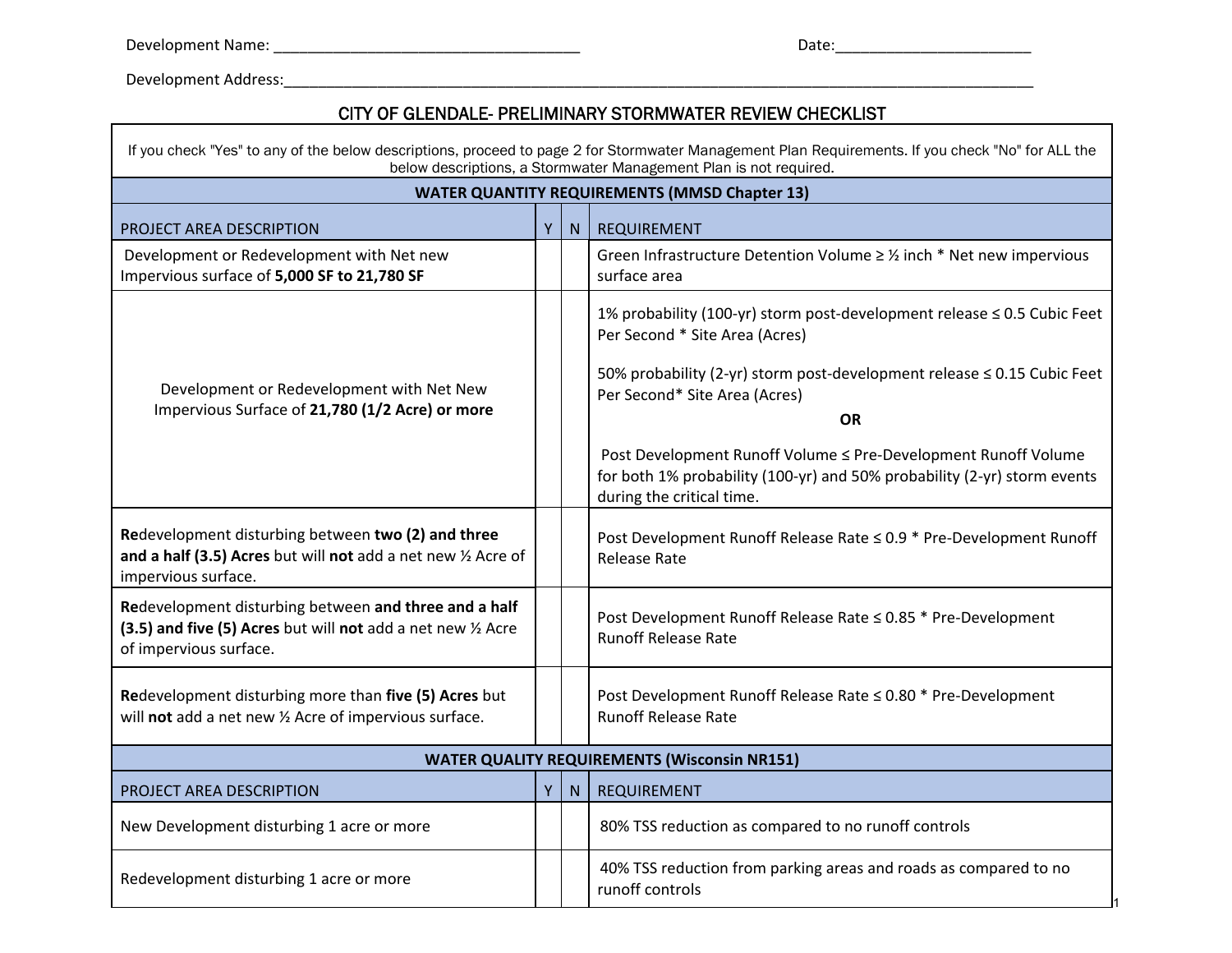**City of Glendale Stormwater Management Plan Submittal and Review Checklist**

## Questions about stormwater reviews please contact: Brandon Flunker, Clark Dietz, Inc – 414-831-2864, brandon.flunker@clarkdietz.com

The stormwater management plan required under Section 6‐5‐8(b)(1) of this Chapter shall contain any information the City may need to evaluate the environmental characteristics of the area affected by land development activity, the potential impacts of the proposed development upon the quality and quantity of stormwater discharges, the potential impacts upon water resources and drainage utilities, and the effectiveness and acceptability of proposed stormwater management measures in meeting the performance standards set forth in this Chapter. The stormwater management plans shall contain, at <sup>a</sup> minimum, the following information:

|                         |                                                                                                                      |  | N | <b>N.A.</b> |  |
|-------------------------|----------------------------------------------------------------------------------------------------------------------|--|---|-------------|--|
|                         | Name, address, and telephone number for the following or their designees: landowner, developer, project              |  |   |             |  |
|                         | engineer for practice design and certification; person(s) responsible for installation of stormwater management      |  |   |             |  |
|                         | practices; person(s) responsible for maintenance of stormwater management practices prior to the transfer, if        |  |   |             |  |
|                         | any, of maintenance responsibility to another party.                                                                 |  |   |             |  |
| 2 <sup>2</sup>          | <b>Narrative Description</b>                                                                                         |  |   |             |  |
|                         | a. A proper legal description of the property proposed to be developed referenced to the U.S. Public Land Survey     |  |   |             |  |
|                         | system or to block and lot numbers within a recorded land subdivision plat.                                          |  |   |             |  |
|                         | <b>b.</b> Site location including watershed and subwatershed boundaries                                              |  |   |             |  |
|                         | c. Description of existing and proposed conditions                                                                   |  |   |             |  |
|                         | d. Discussion of the stormwater detention approach. Specifically describe which method of management will be         |  |   |             |  |
|                         | used (Volumetric Design Procedure or Peak Discharge Rates). Volumetric Design Procedure must be used for a           |  |   |             |  |
|                         | Multi-Site Analysis. List rainfall, distribution and modeling types used in analysis (Atlas 14, MSE3/SEWRPC          |  |   |             |  |
|                         | Distributions, etc.)                                                                                                 |  |   |             |  |
|                         | e. Summary of Calculations and Results                                                                               |  |   |             |  |
| $\overline{\mathbf{3}}$ | Pre-development site conditions:                                                                                     |  |   |             |  |
|                         | a. One or more site maps at a scale of not less than 1 inch equals 100 feet. The site maps shall show the following: |  |   |             |  |
|                         | site location and legal property description; Owner's property line; district and municipal easements; Public        |  |   |             |  |
|                         | Streets; state plane coordinate reference; storm sewers; existing buildings and structures; existing detention       |  |   |             |  |
|                         | facilities including those of adjacent properties if affected by drainage from the site; predominant soil types and  |  |   |             |  |
|                         | hydrologic soil groups; existing cover type and condition; topographic contours of the site at a scale not to        |  |   |             |  |
|                         | exceed 2 feet; topography and drainage network including enough of the contiguous properties to show runoff          |  |   |             |  |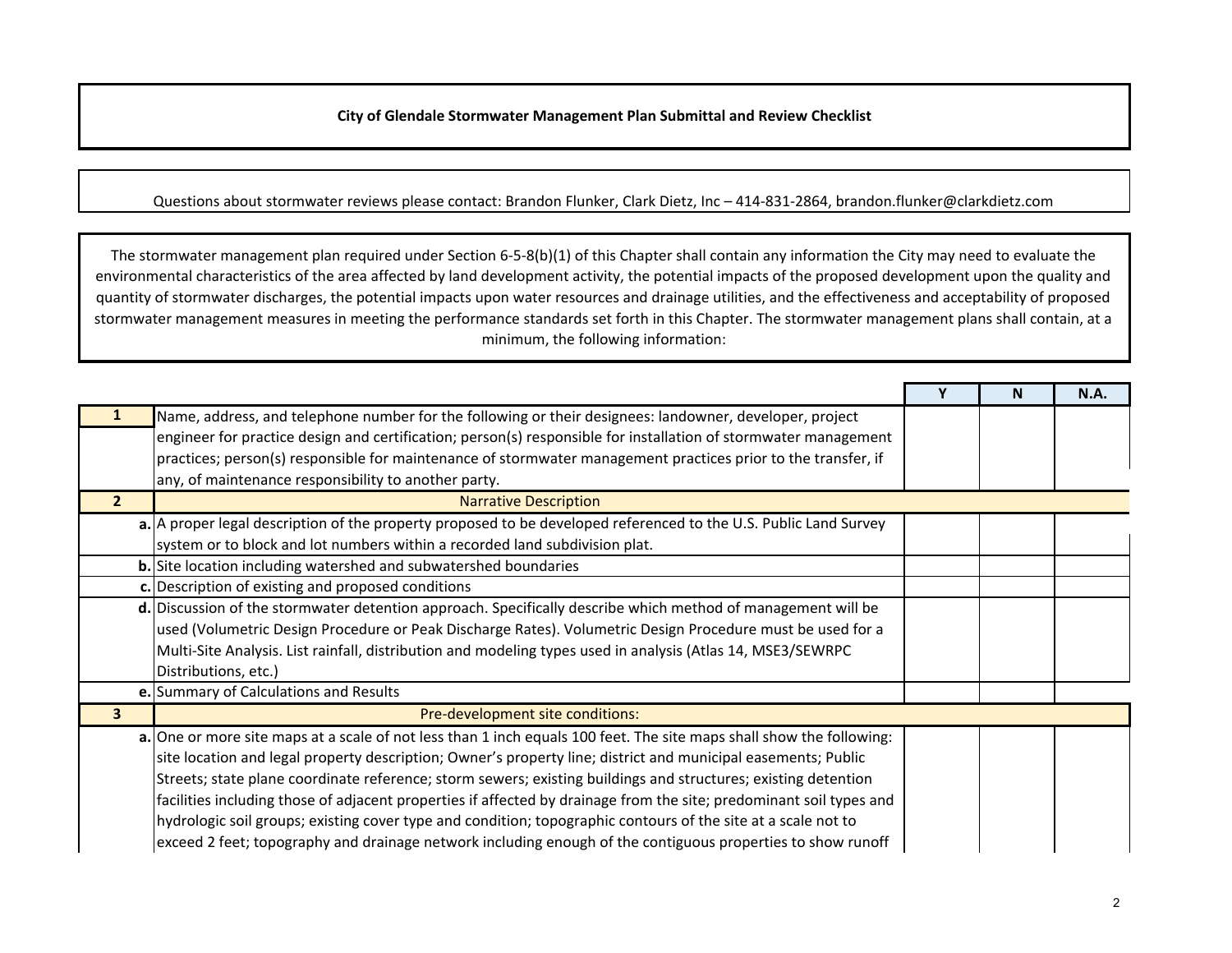|                         | patterns onto, through, and from the site (existing contours should extend 100 feet minimum distance into<br>adjacent parcels); watercourses that may affect or be affected by runoff from the site, flow path and direction<br>for all stormwater conveyance sections, including time of travel and time of concentration applicable to each;<br>watershed boundaries used in determination of peak flow discharge rates and discharge volumes from the site;<br>lakes, streams, ponds, channels, ditches, and other watercourses on and immediately adjacent to the site; limits<br>of the 100 year floodplain; location of wells located within 1200 feet of stormwater detention ponds, infiltration<br>basins or infiltration trenches; delineation of wellhead protection areas delineated pursuant to NR 811.16, Wis.<br>Adm. Code. |  |
|-------------------------|--------------------------------------------------------------------------------------------------------------------------------------------------------------------------------------------------------------------------------------------------------------------------------------------------------------------------------------------------------------------------------------------------------------------------------------------------------------------------------------------------------------------------------------------------------------------------------------------------------------------------------------------------------------------------------------------------------------------------------------------------------------------------------------------------------------------------------------------|--|
|                         | <b>b.</b> Amount of existing impervious surface in square feet and acres.                                                                                                                                                                                                                                                                                                                                                                                                                                                                                                                                                                                                                                                                                                                                                                  |  |
|                         | c. Existing Conditions Hydrograph (if Volumetric Design Procedure is used)                                                                                                                                                                                                                                                                                                                                                                                                                                                                                                                                                                                                                                                                                                                                                                 |  |
| $\overline{\mathbf{4}}$ | Post-development site conditions                                                                                                                                                                                                                                                                                                                                                                                                                                                                                                                                                                                                                                                                                                                                                                                                           |  |
|                         | a. Explanation of the provisions to preserve and use natural topography and land cover features to minimize                                                                                                                                                                                                                                                                                                                                                                                                                                                                                                                                                                                                                                                                                                                                |  |
|                         | changes in peak flow runoff rates and volumes to surface waters and wetlands.                                                                                                                                                                                                                                                                                                                                                                                                                                                                                                                                                                                                                                                                                                                                                              |  |
|                         | Explanation of any restrictions on stormwater management measures in the development area imposed by                                                                                                                                                                                                                                                                                                                                                                                                                                                                                                                                                                                                                                                                                                                                       |  |
|                         | <b>b.</b> wellhead protection plans and ordinances.                                                                                                                                                                                                                                                                                                                                                                                                                                                                                                                                                                                                                                                                                                                                                                                        |  |
| c.                      |                                                                                                                                                                                                                                                                                                                                                                                                                                                                                                                                                                                                                                                                                                                                                                                                                                            |  |
|                         | One or more site maps at a scale of not less than 1 inch equals 100 feet showing: revised pervious land use                                                                                                                                                                                                                                                                                                                                                                                                                                                                                                                                                                                                                                                                                                                                |  |
|                         | including vegetative cover type and condition; impervious land use including all buildings, structures, and                                                                                                                                                                                                                                                                                                                                                                                                                                                                                                                                                                                                                                                                                                                                |  |
|                         | pavement; Owner's property line; revised topographic contours of the site at a scale not to exceed 2 feet;                                                                                                                                                                                                                                                                                                                                                                                                                                                                                                                                                                                                                                                                                                                                 |  |
|                         | revised drainage network including enough of the contiguous properties to show runoff patterns onto, through,                                                                                                                                                                                                                                                                                                                                                                                                                                                                                                                                                                                                                                                                                                                              |  |
|                         | and from the site (existing contours should extend 100 feet minimum distance into adjacent parcels); locations                                                                                                                                                                                                                                                                                                                                                                                                                                                                                                                                                                                                                                                                                                                             |  |
|                         | and dimensions of drainage easements; locations of maintenance easements specified in the maintenance                                                                                                                                                                                                                                                                                                                                                                                                                                                                                                                                                                                                                                                                                                                                      |  |
|                         | agreement; flow path and direction for all stormwater conveyance sections, including time of travel and time of                                                                                                                                                                                                                                                                                                                                                                                                                                                                                                                                                                                                                                                                                                                            |  |
|                         | concentration applicable to each; location and type of all stormwater management conveyance and treatment                                                                                                                                                                                                                                                                                                                                                                                                                                                                                                                                                                                                                                                                                                                                  |  |
|                         | practices, including the on-site and off-site tributary drainage area; location and type of conveyance system that                                                                                                                                                                                                                                                                                                                                                                                                                                                                                                                                                                                                                                                                                                                         |  |
|                         | will carry runoff from the drainage and treatment practices to the nearest adequate outlet such as a curbed                                                                                                                                                                                                                                                                                                                                                                                                                                                                                                                                                                                                                                                                                                                                |  |
|                         | street, storm drain, or natural drainage way; watershed boundaries used in determinations of peak flow                                                                                                                                                                                                                                                                                                                                                                                                                                                                                                                                                                                                                                                                                                                                     |  |
|                         | discharge rates and discharge volumes; any changes to lakes, streams, ponds, channels, ditches, and other                                                                                                                                                                                                                                                                                                                                                                                                                                                                                                                                                                                                                                                                                                                                  |  |
|                         | watercourses on and immediately adjacent to the site.                                                                                                                                                                                                                                                                                                                                                                                                                                                                                                                                                                                                                                                                                                                                                                                      |  |
|                         | d. Amount of proposed impervious surface in square feet and acres                                                                                                                                                                                                                                                                                                                                                                                                                                                                                                                                                                                                                                                                                                                                                                          |  |
|                         | e. Computation of peak flow discharge rates and discharge volumes for the 2-year/24 hour and the 100-year/24                                                                                                                                                                                                                                                                                                                                                                                                                                                                                                                                                                                                                                                                                                                               |  |
|                         | hour storm events. All major assumptions used in developing input parameters shall be clearly stated. The                                                                                                                                                                                                                                                                                                                                                                                                                                                                                                                                                                                                                                                                                                                                  |  |
|                         | computations shall be made for each discharge point in the development, and the geographic areas used in                                                                                                                                                                                                                                                                                                                                                                                                                                                                                                                                                                                                                                                                                                                                   |  |
|                         | making the calculations shall be clearly cross-referenced to the required map(s). Must use Atlas 14 rainfall for                                                                                                                                                                                                                                                                                                                                                                                                                                                                                                                                                                                                                                                                                                                           |  |
|                         | area and either MSE3/MSE4 or SEWRPC approved distributions.                                                                                                                                                                                                                                                                                                                                                                                                                                                                                                                                                                                                                                                                                                                                                                                |  |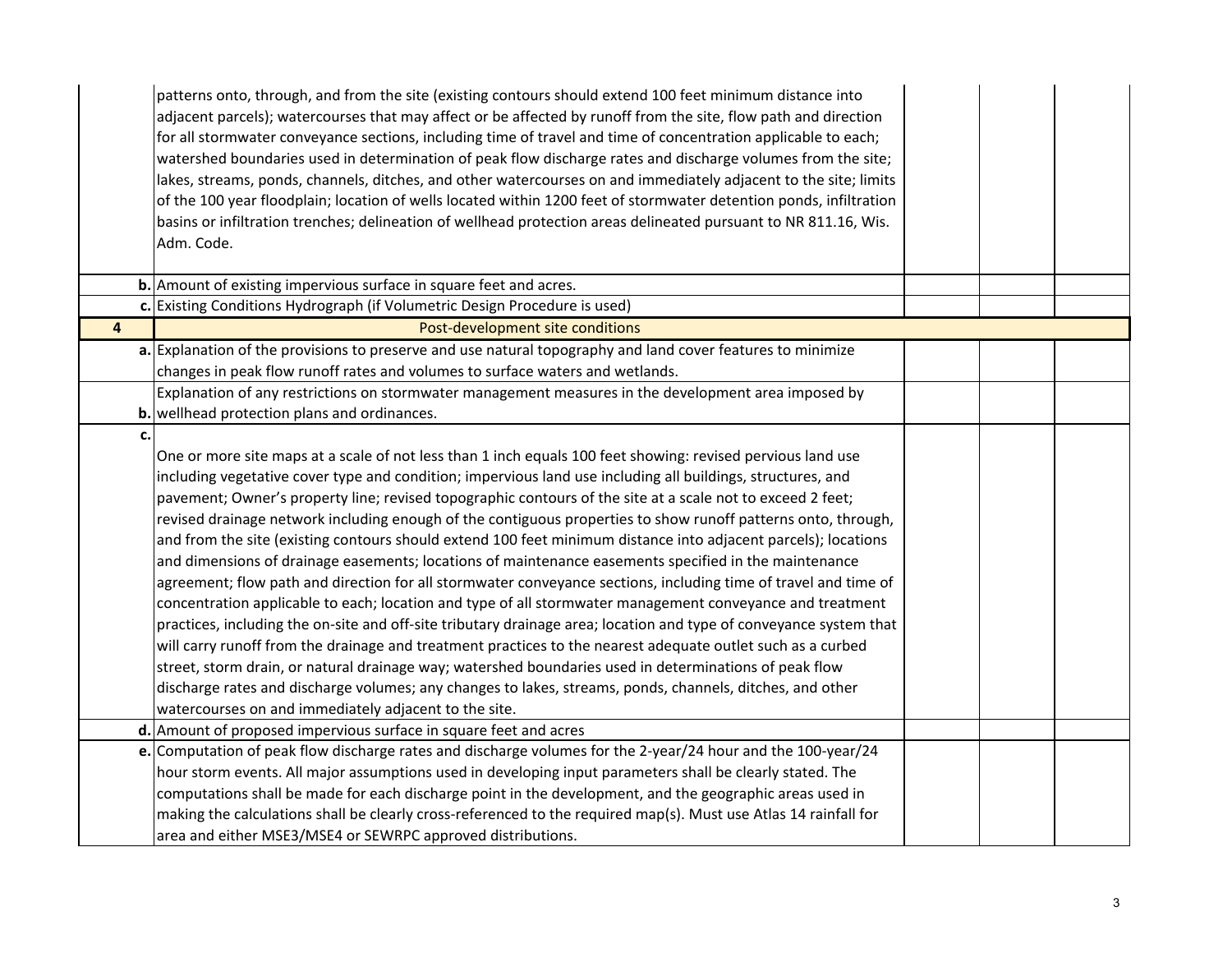|                | f. Results of investigations of soils and groundwater required for the placement and design of stormwater<br>management measures.                                                                                                                                                                                                                                                                                                                                                                                                                                                                                                                                                                                                                                                                                                                                                                                                                                                                                                                                                                                                                                                                         |  |  |
|----------------|-----------------------------------------------------------------------------------------------------------------------------------------------------------------------------------------------------------------------------------------------------------------------------------------------------------------------------------------------------------------------------------------------------------------------------------------------------------------------------------------------------------------------------------------------------------------------------------------------------------------------------------------------------------------------------------------------------------------------------------------------------------------------------------------------------------------------------------------------------------------------------------------------------------------------------------------------------------------------------------------------------------------------------------------------------------------------------------------------------------------------------------------------------------------------------------------------------------|--|--|
|                | g. Results of impact assessments on lake and stream functional values                                                                                                                                                                                                                                                                                                                                                                                                                                                                                                                                                                                                                                                                                                                                                                                                                                                                                                                                                                                                                                                                                                                                     |  |  |
|                | h. Design computations and all applicable assumptions for the stormwater conveyance (open channel, closed pipe)<br>system.                                                                                                                                                                                                                                                                                                                                                                                                                                                                                                                                                                                                                                                                                                                                                                                                                                                                                                                                                                                                                                                                                |  |  |
|                | Design computations and all applicable assumptions for stormwater quality practices (sedimentation type,<br>filtration-type, infiltration-type) as needed. For practice designs that depart from those specified in the<br>Wisconsin Storm Water Manual, Part 2: Technical Design Guidelines for Storm Water Best Management'<br>Practices," the results of continuous simulation modeling, conducted according to the guidelines established in<br>this manual, shall be presented in such a way as to show the reduction in average annual total suspended solids<br>loading from the developed site. For new development, by design, reduce to the maximum extent practicable,<br>the TSS load by 80%, based on an average annual rainfall, as compared to no runoff management controls. No<br>person shall be required to exceed an 80% TSS reduction to meet the requirements of this subdivision. For<br>redevelopment, by design, reduce to the maximum extent practicable, the TSS load by 40%, based on an<br>average annual rainfall, as compared to no runoff management controls. No person shall be required to exceed<br>a 40% TSS reduction to meet the requirements of this subdivision. |  |  |
|                | Design computations and all applicable assumptions for stormwater infiltration requirements, per NR151.124.<br>This shall include any exemptions, imperviousness assumptions, and modeling input/output (WinSLAMM or P8)                                                                                                                                                                                                                                                                                                                                                                                                                                                                                                                                                                                                                                                                                                                                                                                                                                                                                                                                                                                  |  |  |
|                | k. Detailed drawings including cross-sections and profiles of all permanent stormwater conveyance and treatment<br>practices                                                                                                                                                                                                                                                                                                                                                                                                                                                                                                                                                                                                                                                                                                                                                                                                                                                                                                                                                                                                                                                                              |  |  |
| 5 <sup>1</sup> | A stormwater practice installation schedule                                                                                                                                                                                                                                                                                                                                                                                                                                                                                                                                                                                                                                                                                                                                                                                                                                                                                                                                                                                                                                                                                                                                                               |  |  |
| 6              | A maintenance plan developed for the life of each stormwater management practice including the required<br>maintenance activities and maintenance activity schedule.                                                                                                                                                                                                                                                                                                                                                                                                                                                                                                                                                                                                                                                                                                                                                                                                                                                                                                                                                                                                                                      |  |  |
| $\overline{7}$ | Cost estimates for the construction, operation, and maintenance of each stormwater management practice                                                                                                                                                                                                                                                                                                                                                                                                                                                                                                                                                                                                                                                                                                                                                                                                                                                                                                                                                                                                                                                                                                    |  |  |
| 8              | Other information as needed by the City to determine compliance of the proposed stormwater management<br>measures with the provisions of this Chapter.                                                                                                                                                                                                                                                                                                                                                                                                                                                                                                                                                                                                                                                                                                                                                                                                                                                                                                                                                                                                                                                    |  |  |
| $\overline{9}$ | All site investigations, plans, designs, computations, and drawings shall be certified by a licensed professional<br>engineer to be prepared in accordance with accepted engineering practice and in accordance with "The<br>Wisconsin Storm Water Manual, Part 2.' Technical Design Guidelines for Storm Water Best Management<br>Practices."                                                                                                                                                                                                                                                                                                                                                                                                                                                                                                                                                                                                                                                                                                                                                                                                                                                            |  |  |